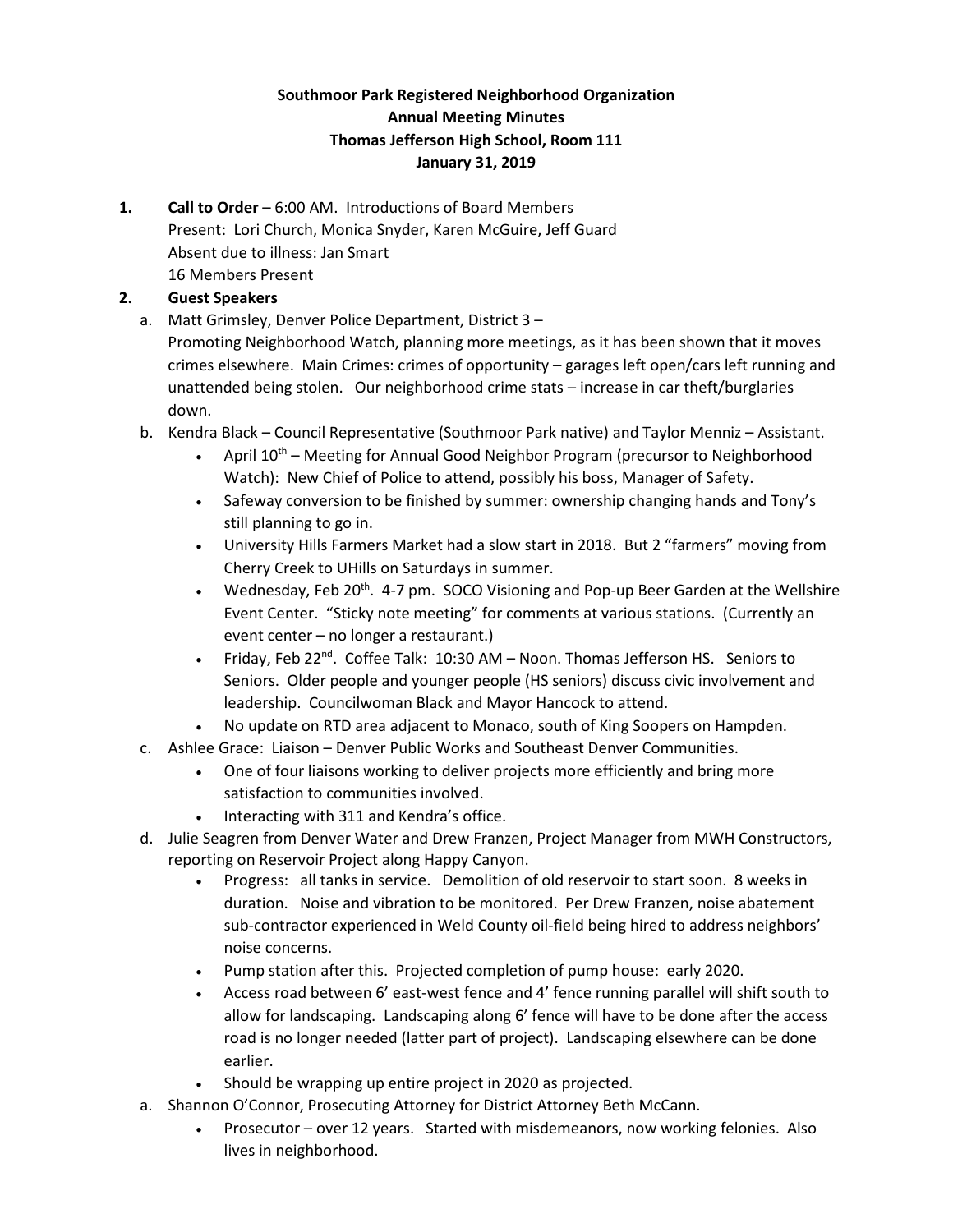- Big platform of DA's campaign: juvenile justice: DA's office initiated the Youth Advisory Council. Monica's son Asher, age 12, attended his first Youth Advisory Meeting (no parents allowed) and is very glad he is able to participate.
- Another program from DA's office: Turn Over a New Leaf facilitating removal of lowlevel marijuana offenses from records.
- f. Bill Rutherford, Southmoor Park resident reported on the Walk A Mile (with a Denver Police Officer) program held in October, 2018: good attendance; very informative. Officer stressed common sense but sometimes overlooked safety practices: closed garage doors, security lights, trimmed trees and shrubs, locking cars parked on the street.
- **3. 2018 Annual Meeting Minutes**: Karen McGuire, Secretary, reviewed highlights of subject minutes (copy provided to attendees at meeting). Motion to pass. Vote taken for approval. Minutes approved.
- **4. Treasurer's Report** Lori Church explained transition from Bill to Jan and provided Jan's report in her absence.
	- Board Goal: to be revenue neutral or positive, where in annual spending does not exceed income from dues and sponsorships.
	- 2018: 73 of 163 households paid dues (\$25 per household). \$2,460 revenue; \$2,594 expenses; Net -\$133.
	- Projected 2019: \$2000 expenses. \$3500 Revenues. Looking for ~\$1000 in donations and sponsorships.
	- Bill mentioned Southmoor East by comparison and their large bank account; though dues are mandatory.
	- Newsletter costs about \$100 each issue. Elway sponsorship pays for this. Suzy moves to pass the 2019 budget.
	- Motion to pass budget. Vote taken for approval. Budget approved.

## **5. Updated Bylaws**

- Background: Lori explained three distinctions between HOA and RNO. (1) HOA just owners; RNO includes renters and owners. (2) HOA registers with State of Colorado and RNO registers with Denver City and County. (3) HOA does have some clout to enforce covenants and collect dues, whereas an RNO does not. The Southmoor Park HOA was formed in 1961 for a duration of 50 years. Southmoor Park covenants expired in 2011. Southmoor Park HOA registration lapsed in 2014. We are currently a Registered Neighborhood Organization (RNO) with the name Southmoor Park HOA. Our website is [http://www.southmoorparkhoa.org/home.html.](http://www.southmoorparkhoa.org/home.html)
- Lori highlighted all the major bylaws changes, referencing the documents provided at the meeting and in the January newsletter.
- Motion to pass new bylaws: Vote to approve new bylaws. New bylaws approved.
- **6. SPHOA Website** Started by Steve Hartley. Updated by Bill and Jan. Includes Board Member info, Community Contacts, Calendar, Meeting Minutes, Denver View Plane Ordinance, Bylaws. See [http://www.southmoorparkhoa.org/home.html.](http://www.southmoorparkhoa.org/home.html)
- **7. Future Meetings:** bi-monthly, last Thursday of every odd month. Open to public. Next meeting is March 28<sup>th</sup> at TJ, Room 111.